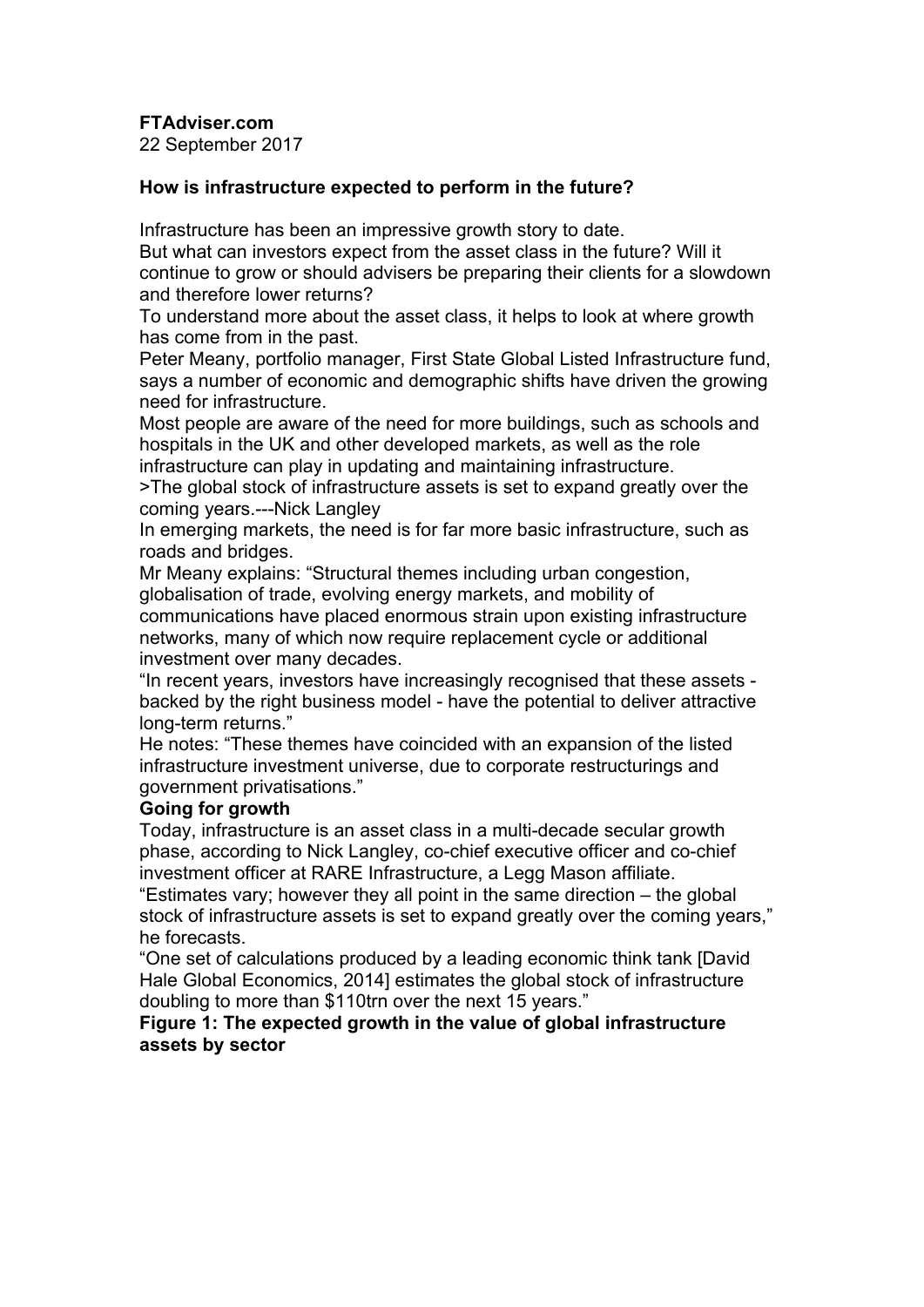

*Source: David Hale Global Economics (2014) and RARE, as at 31 December 2014*

He predicts the expansion in infrastructure stock will be driven by both developed and emerging markets, as it has been in the past.

In developed markets, this will take the form of bringing existing infrastructure up to a standard that meets current needs, he observes.

There will also be a significant amount of investment required to fund infrastructure which meets the future needs in developed countries, including the UK.

William Argent of Gravis Capital Management, fund adviser to the VT UK Infrastructure Income fund, points out: "In 2016 the British government announced plans to spend more than £500bn, in conjunction with the private sector, on infrastructure investments identified in its National Infrastructure and Construction Pipeline.

"Almost £300bn is set to be invested by 2021, providing clear support for the sector to expand. Although a wide range of social and economic projects will be targeted, the initial phase will see the bulk of investment being focused on the energy and transport sectors."

Typically, infrastructure projects have more recently been relying on private funding rather than public finances to get developments off the ground. >Economic development and the integration of emerging markets into the global economy will require extensive infrastructure investment.---Peter Meany

This was not always the case.

Mr Langley recalls: "While the public sector dominated the infrastructure landscape until the latter stages of the 20th century, with governments planning, building, and operating the vast majority of infrastructure assets around the world, this started to change in the 1980s.

"In this period we saw policy changes (led in part by the UK) transferring infrastructure assets to the private sector, and highlighting the growing importance of markets to provide financing. In the following 30 years we have seen billions of assets sold to the private sector, which has operated, maintained, and developed them."